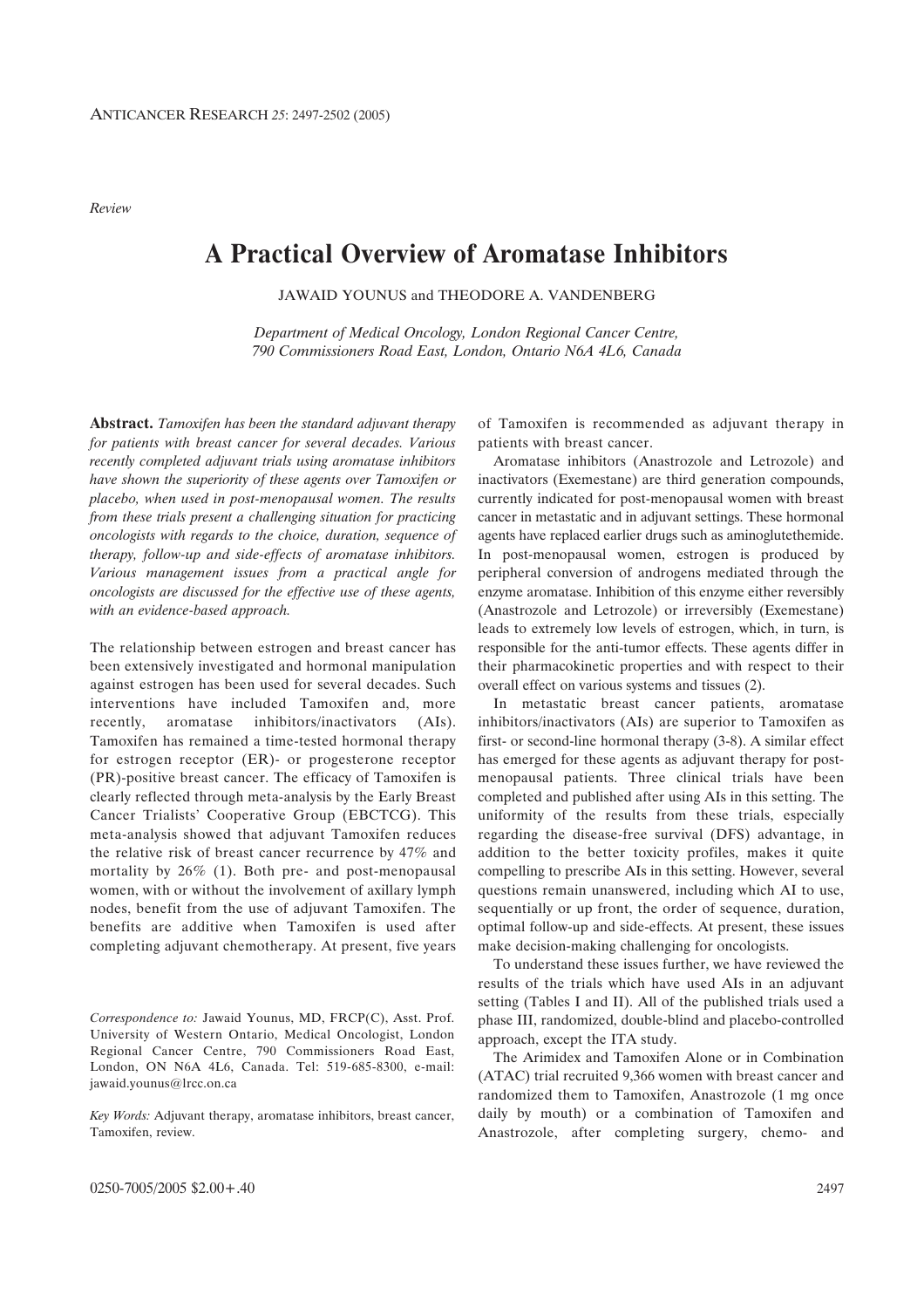#### Table I. *Summary of adjuvant AI trials.*

| Trial                                               | <b>ATAC</b>                                                                                                  | $MA-17$                                                                                   | <b>IES</b>                                                                                     | <b>ITA</b>                                                                                                      |
|-----------------------------------------------------|--------------------------------------------------------------------------------------------------------------|-------------------------------------------------------------------------------------------|------------------------------------------------------------------------------------------------|-----------------------------------------------------------------------------------------------------------------|
| Plan of<br>treatment                                | Anastrozole alone,<br>Tamoxifen alone,<br>Anastrozole +<br>Tamoxifen for 5yrs                                | Tamoxifen for 5yrs then<br>Letrozole or placebo<br>for 5yrs                               | Tamoxifen for 5 yrs vs.<br>Tamoxifen for 2-3 yrs then<br>Exemestane for 2-3 yrs                | Tamoxifen for 5 yrs vs.<br>Tamoxifen for 2-3 yrs<br>then Anastrozole for 2-3 yrs                                |
| No. of<br>patients                                  | 9,366                                                                                                        | 5,157                                                                                     | 4,742                                                                                          | 426                                                                                                             |
| Median<br>follow-up<br>(at the time<br>of analysis) | 47 months<br>$(6\%$ patients completed<br>randomized treatment;<br>47% patients completed<br>at least 4 yrs) | 30 months $\left($ < 1% patients<br>completed randomized<br>treatment)                    | 30.6 months $(>90\%$ patients<br>completed randomized<br>treatment)                            | 36 months (all<br>patients completed<br>randomized treatment)                                                   |
| $%ER-$<br>positive                                  | 84% (8% unknown)                                                                                             | 98% (2% unknown)                                                                          | 81% (17% unknown)                                                                              | 86% (Tamoxifen, 14%<br>unknown) vs. 91% (Anastrozole,<br>8% unknown)                                            |
| Tumor size<br>$<$ 2 $cm$                            | 63.9%                                                                                                        | 57%                                                                                       | Unknown                                                                                        | 44-49%                                                                                                          |
| % Node-<br>positive                                 | 35% (5% unknown)                                                                                             | $46\%$ (4\% unknown)                                                                      | $44\%$ (4\% unknown)                                                                           | 100%                                                                                                            |
| Chemotherapy                                        | 22%                                                                                                          | 46%                                                                                       | 32%                                                                                            | 67%                                                                                                             |
| Improvement<br>in absolute risk<br>of recurrence    | 2.4% for Anastrozole                                                                                         | Estimated at 4 yrs: 6%                                                                    | 4.7% for Exemestane                                                                            | 10% for Anastrozole                                                                                             |
| Overall survival<br>reported to date                | No difference                                                                                                | No difference                                                                             | No difference                                                                                  | No difference                                                                                                   |
| Treatment<br>withdrawals                            | More with Tamoxifen                                                                                          | Equal in both arms                                                                        | More with Exemestane                                                                           | Equal in both arms                                                                                              |
| Comments                                            | DFS benefit consistent<br>and increasing with time                                                           | Unblinding and cross-over<br>may not reveal safety, optimal<br>duration and efficacy etc. | Fractures and osteoporosis<br>found more in Exemestane<br>arm as were treatment<br>withdrawals | Relatively small number<br>of patients. All were<br>node-positive therefore earlier<br>and prominent difference |

radiation-therapy (9). The combination arm had the same results as the Tamoxifen alone arm and will not be described here. The primary objectives were disease-free survival (DFS) and safety. DFS was defined as the time to earliest local recurrence, distant metastasis, new primary breast cancer or any cause of mortality. At 47 months follow-up, more patients were recurrence-free in the Anastrozole arm (86.9%) compared to the Tamoxifen arm  $(84.5\%)$ , with an absolute difference of 2.4% (10). The hazard ratio was 0.86 (CI: 0.76-0.99, *p*-value: 0.03). Musculoskeletal events and fractures were seen more frequently in the Anastrozole alone arm *versus* Tamoxifen

(Table II). However, hot flashes, vaginal bleeding and discharge, incidence of endometrial cancer, venous thromboembolic and cerebrovascular events were significantly higher in the Tamoxifen arm  $(p$ -value < 0.05). This is the largest trial to compare Tamoxifen in a head-tohead design with Anastrozole and has shown a continued benefit over a reasonably sufficient median follow-up. No overall survival benefit has yet been seen.

The National Cancer Institute of Canada – Clinical Trials Group, jointly with the North American Intergroup and the Breast International Group, conducted the MA-17 trial with over 5,000 post-menopausal women (11). These patients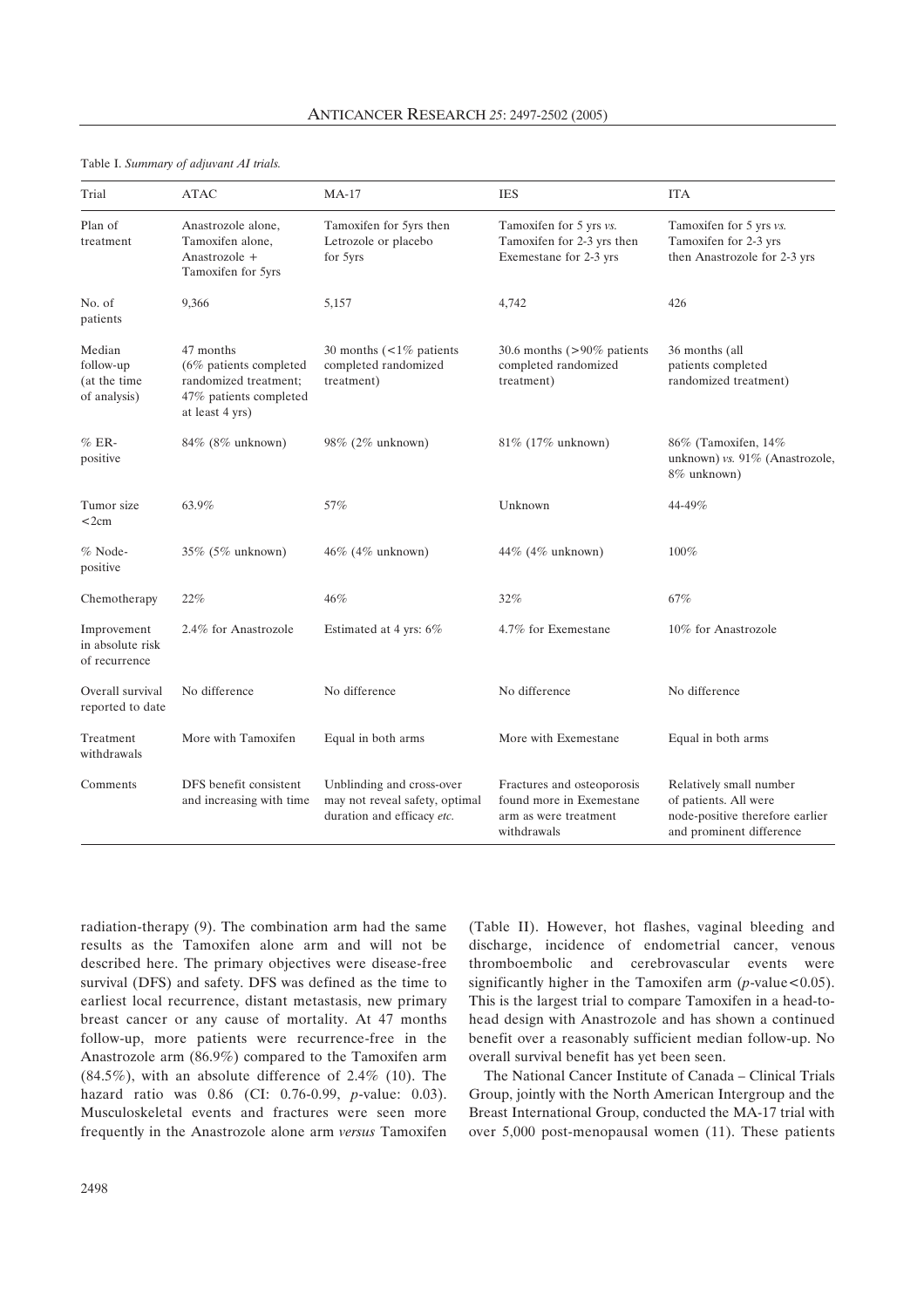| Toxicity $(\%)$           | ATAC (A vs T)             | $MA-17$ (L $vs$ P)                            | IES $(E \nu s T)$       | ITA $(A \nu s T)$     |
|---------------------------|---------------------------|-----------------------------------------------|-------------------------|-----------------------|
| Endometrial cancer        | $0.1 \text{ vs } 0.7^*$   | NA                                            | NA.                     | NA.                   |
| Vaginal bleeding          | 4.8 $\nu$ s 8.7*          | 4.3 vs $6^*$                                  | $4 \text{ vs } 5.5^*$   | <b>NA</b>             |
| Cerebro-vascular events   | $1.1 \text{ vs } 2.3^*$   | 4.1 $\text{vs } 3.6$                          | <b>NA</b>               | <b>NA</b>             |
| Thrombo-embolism          | $2.2 \text{ vs } 3.8^*$   | <b>NA</b>                                     | $1.3 \text{ vs } 2.4^*$ | $1.8 \text{ vs } 1.3$ |
| Hot flashes               | $35 \text{ vs } 40^*$     | 47.2 vs $40.5*$                               | $42 \text{ vs } 39.6$   |                       |
| Musculoskeletal disorders | $30.3 \text{ vs } 23.7^*$ | NA                                            | <b>NA</b>               | $7.2 \text{ vs } 5.8$ |
| Fractures                 | 7.1 $vs$ 4.4*             | $3.6 \text{ vs } 2.9$                         | <b>NA</b>               | $0.9 \text{ vs } 0.9$ |
| Arthralgia                | NA                        | $21.3 \text{ vs } 16.3^*$                     | 5.4 $vs$ 3.6*           | <b>NA</b>             |
| Myalgia                   | <b>NA</b>                 | $11.8 \text{ vs } 9.5^*$                      |                         | <b>NA</b>             |
| Diarrhea                  | <b>NA</b>                 | <b>NA</b>                                     | 4.3 $vs$ 2.3*           | <b>NA</b>             |
| Gynecologic symptoms      | NA.                       | <b>NA</b>                                     | 5.8 $vs$ 9*             | 6.3 $vs$ 4            |
| Osteoporosis              | NA.                       | $5.8 \text{ vs } 4.5 \text{ (self reported)}$ | 7.4 $vs$ 5.7*           | <b>NA</b>             |
| Gastrointestinal symptoms | NA                        | NA                                            | <b>NA</b>               | 6.3 vs $1.3*$         |

Table II. *Adverse events in AIs adjuvant therapy trials.*

\*Statistically significant

A: Anastrazole

T: Tamoxifen

L: Letrozole

P: Placebo

E: Exemestane

received adjuvant Tamoxifen for four to six and a half years. Within three months of discontinuing Tamoxifen, they were randomized to receive Letrozole 2.5mg orally once daily or placebo. The primary objective was disease-free survival, defined in this trial as loco-regional or metastatic disease or new primary breast cancer in the contra-lateral breast. Secondary cancer, death without a recurrence or a diagnosis of contralateral breast cancer were not considered in the analysis of the results. The data and safety monitoring committee, at a median follow-up of 2.4 years, unblinded the two arms at 207 events when the pre-defined O'Brien-Fleming boundary reached the value of 0.0008. The estimated 4-year DFS was 93% in the Letrozole group *versus* 87% in the placebo; an absolute benefit of 6%. The hazard ratio was 0.57 (95% CI: 0.43 to 0.75; *p*-value: 0.00008). The overall survival (OS) was same in both arms. An update in 2004 revealed the improvement in the OS and DFS to be more prominent in node-positive women (12). The Letrozole arm had more patients with hot flashes, arthralgia and myalgia. The difference in clinical fracture rates and osteoporosis (self-reported) was not statistically significant. Based on this trial, Letrozole may provide extended adjuvant benefits to post-menopausal women after 5 years of Tamoxifen therapy. Interestingly, two-thirds of the women from the placebo group, after unblinding, elected to go on Letrozole therapy. With this cross-over, any meaningful evaluation of the DFS, OS or side-effects will not be possible. However, this cross-over also shows the preference of these patients to continue with the apparent benefits of Letrozole, despite the short follow-up and lack of information regarding the long-term side-effects.

The Intergroup Exemestane Study (IES) recruited 4,742 patients (13). These patients had received 2 to 3 years of adjuvant Tamoxifen. They were then randomized to either continue on Tamoxifen or to switch to Exemestane (25 mg once daily) to complete 5 years of therapy. The primary objective was DFS, defined as local or metastatic disease, contralateral breast cancer or death. After 30.6 months of follow-up, the hazard ratio in the Exemestane arm compared with Tamoxifen was 0.68 (95% CI: 0.56 to 0.82 and *p*-value  $\leq 0.001$ ). The absolute benefit was  $4.7\%$ . Overall survival was not significantly different in the two arms. Survival free of distant disease was better in the Exemestane-treated patients with a hazard ratio 0.66 (95% confidence interval: 0.52 to 0.83; *p*-value=0.0004). A higher incidence of arthralgia and diarrhea was seen in the Exemestane group, but gynecological symptoms, vaginal bleeding, muscular cramps and thromboembolic events were more common in the Tamoxifen group. Fractures were reported more frequently in the Exemestane group (3.1% *versus* 2.3%), but without reaching statistical significance. This study has shown the advantage of utilizing AIs (Exemestane) after Tamoxifen in a sequential manner. In addition to improved DFS, more importantly distant disease-free survival was significantly better in patients treated with Exemestane.

The last study was presented at the San Antonio Breast meeting in 2003 and published in abstract form. The Italian Tamoxifen Arimidex trial (ITA) used Anastrozole after 2 to 3 years of initial Tamoxifen to complete a total of 5 years of therapy (14). The competitor arm had women treated with Tamoxifen for 5 years. A total of 426 women, all axillary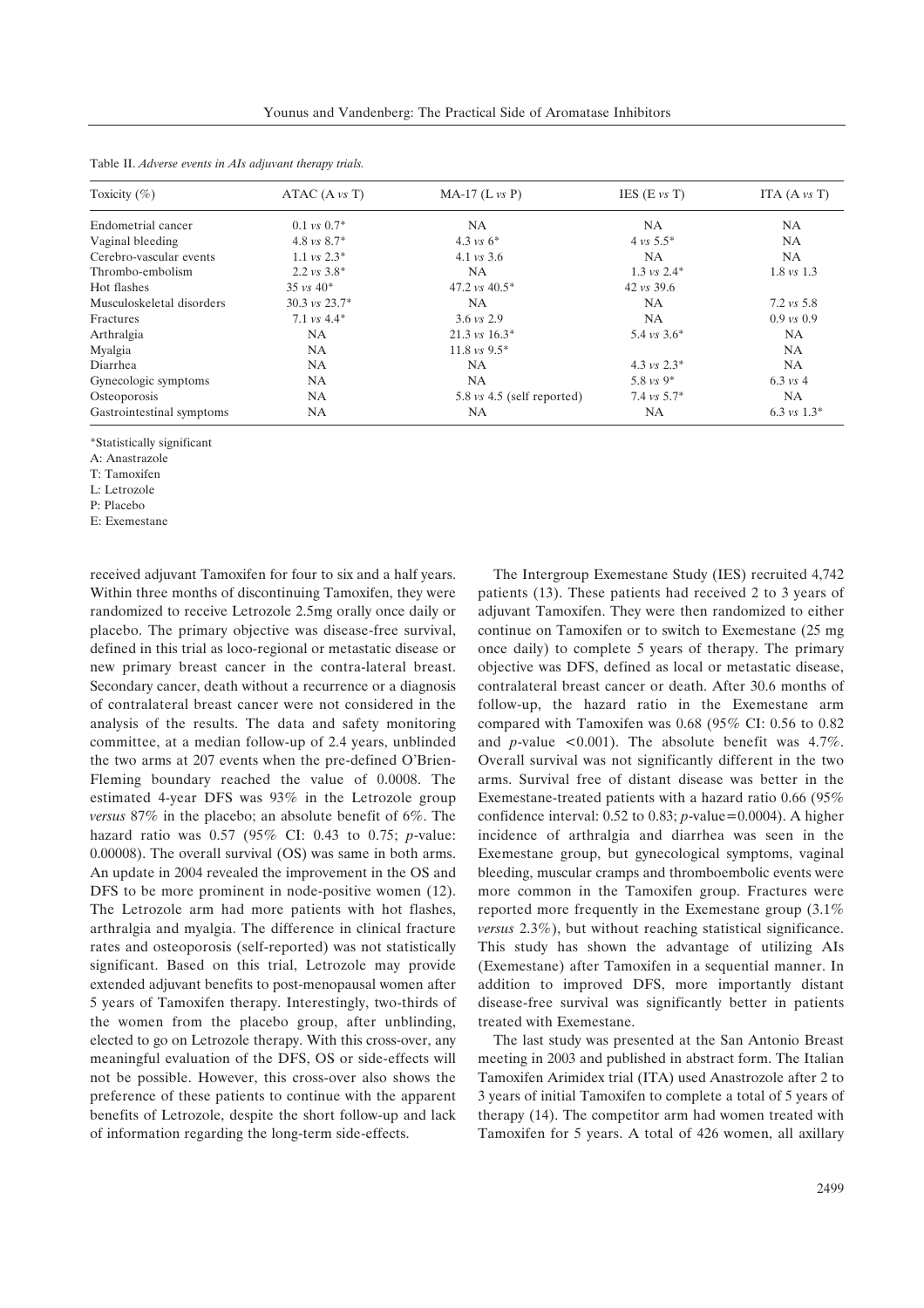lymph node-positive, were randomized on this trial. The initial results, after a median follow-up of 2 years, showed a significant benefit in the Anastrozole group, with a hazard ratio of 0.36 for risk of relapse (95% confidence interval: 0.17 to 0.75;  $p$ -value=0.006). The hazard ratio of death was 0.18 (CI: 0.02-1.57; *p*-value=0.07). Although serious adverse events were reported more frequently in patients on the Tamoxifen arm, detailed results from this study are awaited.

The question of how these results can be applied to our adjuvant therapy decision-making in post-menopausal women with breast cancer requires an understanding of which AI to use and in which situation. Two approaches are considered and discussed below.

*Timeline approach.* These trials have used three landmarks in the treatment timeline for breast cancer patients (Figure 1). Considering the evidence-based medicine approach, each trial has proved the superiority of a particular AI at one particular time-point in the adjuvant phase of treatment. Thus, logically, an individual patient would be best treated with a particular AI proven efficacious at that treatment time. Taking this approach, Anastrozole appears best for patients starting adjuvant hormonal therapy. Patients who have completed 5 years of adjuvant Tamoxifen will be best suited to start Letrozole, while patients who have been on Tamoxifen for 2 or 3 years will benefit from switching over to Exemestane.

*Extrapolated approach.* Is it reasonable to consider that the AIs exert their effect as a class of drugs? Based on this assumption, could we replace Tamoxifen or Anastrozole with Letrozole or Exemestane and use them at time-points different from the way they were used in their respective trials? Following the evidence from the published trials, this does not appear to be an acceptable approach. The results from different adjuvant hormonal therapy trials using Exemestane and Letrozole are awaited and will provide the answer to this question. It certainly seems possible that AIs, with their demonstrated superiority in the metastatic setting, will continue to enjoy similar importance in the adjuvant stage of treatment.

*Is sequential therapy better?* Considering that most recurrences in this population of patients are seen in the first 2-3 years, a sequential approach makes sense (15), to utilize the maximum therapeutic benefit of Tamoxifen and then a continued (and perhaps better) coverage by an AI. There is certainly a hint from both the ITA (Anastrozole) and IES (Exemestane) studies that AIs after an initial use of Tamoxifen, provide an additional benefit of disease-free survival compared to Tamoxifen alone. In addition, the distant disease-free survival seen in the IES trial is an important finding and, perhaps, a better marker for overall

efficacy (16). It is even possible that the results of adjuvant trials with Letrozole and or Exemestane may provide superior results compared to sequential therapy (IES/ITA trials) and may become the standard therapy. At present, it certainly seems better to switch patients who have completed 2 to 3 years of Tamoxifen to Exemestane (based on the IES trial results). The result from the BIG FEMTA trial specifically (comparing Letrozole with Tamoxifen both in a head-to-head and in a cross-over design) may shed more light on this issue and, possibly, in a more conclusive manner.

*Selection of patients.* Many post-menopausal breast cancer patients will have a relatively small risk of recurrence to begin with and, with adjuvant treatment, this risk may significantly decrease. Therefore, it may appear attractive to just treat patients with AIs only if they have a high-risk disease. However, the trials using AIs did not include only high-risk patients. In fact, the majority of participating patients were lymph node-negative or with tumors less than or equal to 2 cms (Table I). Therefore, we recommend discussing the risks and benefits of the treatment of AIs with all women considered eligible for the ATAC, EIS and MA.17 trials, or who are considered eligible for adjuvant Tamoxifen therapy.

*Any role of Tamoxifen?* Is there now a role for adjuvant Tamoxifen? The efficacy and side-effects of Tamoxifen are particularly well known and discussing the use of Tamoxifen with the patients in an adjuvant setting is quite easy.

Although the results of adjuvant trials with AIs show improved DFS, no survival advantage is evident. In addition, due to a lack of long-term follow-up or cross-over of treatments, the toxicities related to AIs are not well defined. Therefore, it is difficult to discuss the exact risk-benefit ratio and present a balanced picture for patients to decide about using AIs and not Tamoxifen.

From a global angle, however, it appears that AIs are at least as effective as Tamoxifen (considering the overall survival) or better (considering DFS). These agents lack the more serious side-effects of Tamoxifen and have an overall better toxicity profile. Certainly more time is needed to draw absolute conclusions but, at present, AIs appear a better choice in adjuvant therapy plans for post-menopausal women with breast cancer.

Some patients may still opt for Tamoxifen, especially those who have a relatively low risk of recurrence and/or less likelihood of developing serious side-effects (for example a patient with hysterectomy). Patients with severe osteoporosis or arthritis, especially with a low risk of recurrence, may be better off with Tamoxifen. In addition, personal preference and cost may be other factors regarding the choice of Tamoxifen. The field of adjuvant hormonal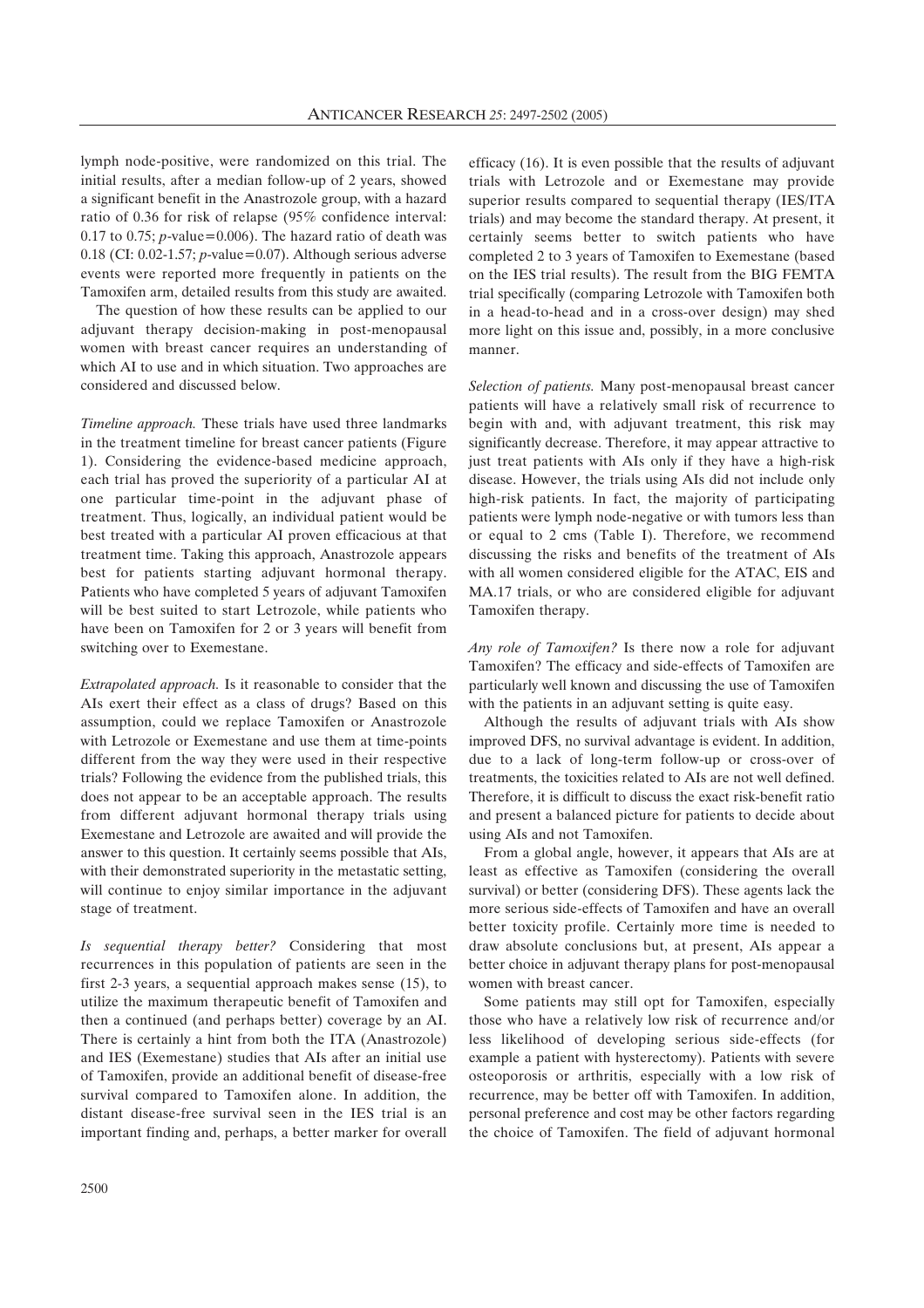

## **Adjuvant therapy with Tamoxifen for 5 years**

Figure 1. *The use of adjuvant Tamoxifen is currently recommended for 5 years. In post-menopausal women, three different trials have used the AIs at different time-points during these 5 years. The ATAC trial used Anastrozole versus Tamoxifen from the beginning, while the MA-17 trial used Letrozole at the completion of Tamoxifen therapy. A sequential approach was explored in both the IES and ITA trials in which, after 2-3 years of initial Tamoxifen treatment, patients were switched to Exemestane or Anastrozole, respectively, to complete a total of 5 years of therapy.* 

therapy is in rapid flux and, therefore, it may seem reasonable, in a few cases, to just start with Tamoxifen and reconsider the options when further trial results are available.

*Follow-up of patients on AIs.* The decision to use an AI should only be made after a full discussion of the benefits and risks of treatment and an appropriate plan of follow-up. We usually recommend that all women starting adjuvant AIs should have a baseline bone density test with follow-up testing every one or two years. Patients with no prior history of osteopenia or fragility fracture should be started on calcium 1,500 mg and Vitamin D 800 U daily. Furthermore, at least 30 minutes of physical activity three times a week is recommended. Those with documented osteopenia or osteoprosis or with prior fragility fracture should be started on an oral bisphosphonate.

*Economic considerations.* AIs are more expensive than Tamoxifen. On the other hand, several papers have described AIs as cost-effective compared to other medical interventions. Therefore, the cost consideration should not pose any significant problem in using AIs (17, 18).

*Quality of life.* The results of two different trials show that the quality of life appears unaffected with the use of AIs compared to Tamoxifen or placebo, in the women who participated in the adjuvant AI trials (10, 19). The relatively low toxicity profile of AIs, observed in these trials, compared to placebo or Tamoxifen apparently does not affect the quality of life. However, the quality of life may be dependent on several factors related and unrelated to the therapy used and, therefore, may not reflect the sole impact from AIs.

*HER-2/Neu and AIs.* Several studies have pointed out a lower response to hormonal therapy, particularly Tamoxifen, in breast cancer patients in whom HER-2/neu is over-expressed (20, 21). Although this effect was not seen in other studies (22, 23), AIs tend to be favored by the oncologists in such patients. At present, with all the published studies, a decision to use specific hormonal therapy based on the HER-2/neu status is not justified (24).

#### **Conclusion**

Although Tamoxifen remains the standard therapy for breast cancer patients, the results from AI trials provide compelling evidence that AIs have emerged as superior hormonal agents and offer significant advantages over Tamoxifen. It is expected that, with the support of completed AIs trial data, these agents will be used more frequently in the adjuvant setting. As patients are now better educated through the media and the Internet, the demand for AIs has significantly increased. The longterm follow-up of completed trials and the results from the ongoing AI trials are eagerly awaited and will help present a better risk-benefit picture to our breast cancer patients.

### **Acknowledgements**

We appreciate the secretarial skills of Ms. Mahnoor Jawaid in preparation of this manuscript.

#### **References**

1 Early Breast Cancer Trialists' Collaborative Group: Tamoxifen for early breast cancer: an overview of the randomized trials. Lancet *351*: 1451-1467, 1998.